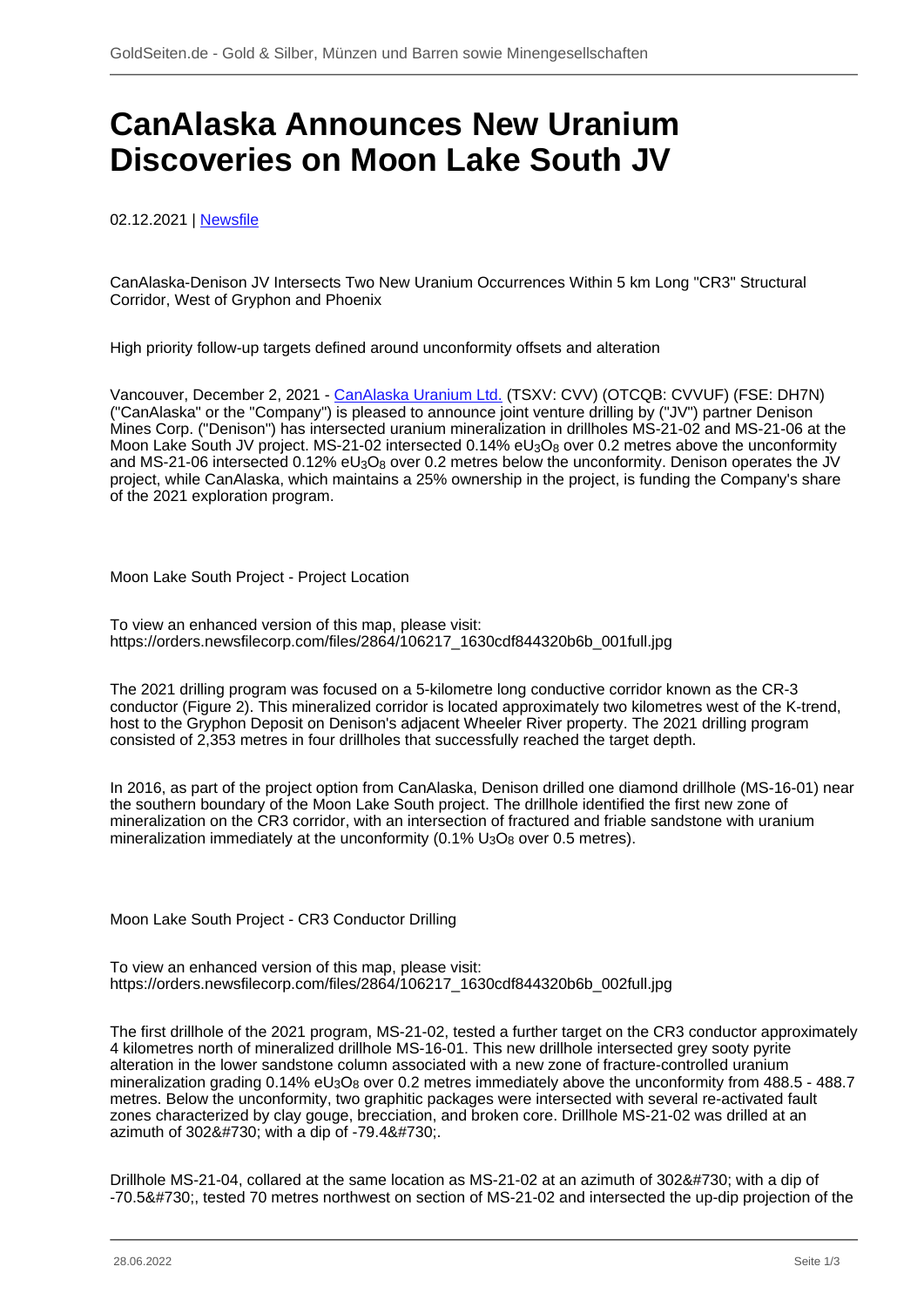basement faults from MS-21-02 in the lower sandstone column. The faults are characterized by desilicification and localized weak sooty pyrite in the sandstone, and bleaching, clay gouge, and localized clay replacement in the basement. There are 10 metres of unconformity elevation offset between the drillholes. The sandstone offset is interpreted to be related to reverse movement along the graphitic faults in the basement. The main structure causing this unconformity offset is a high-priority target for follow-up.

The last drillhole of the program, MS-21-06 tested the conductor approximately 1.2 kilometres north of mineralized drillhole MS-16-01 and 2.7 kilometres south of mineralized drillhole MS-21-02. The new hole intersected basement-hosted uranium mineralization grading  $0.12\%$  eU<sub>3</sub>O<sub>8</sub> over 0.2 metres from 550.6 -550.8 metres. MS-21-06 was drilled at an azimuth of 302˚ with a dip of -75˚. The basement of MS-21-06 consists of an 18-metre wide graphitic pelite that contains a 3 metre wide altered fault zone, followed by granite with a narrow grey quartz-rich pegmatite that hosts the uranium mineralization. The ideal target on this fence, where the graphitic basement with the altered fault zone contacts the unconformity, remains untested.

Drillhole MS-21-03, drilled at an azimuth of 302˚ with a dip of -74˚, is located 900 metres along strike to the northeast of mineralized drillhole MS-21-02. MS-21-03 intersected a 25-metre wide graphitic package 20 metres below the unconformity that contains a fault zone with one metre of associated clay gouge. The ideal unconformity target lies approximately 50 metres northwest and has yet to be tested on this fence.

With the intersection of uranium mineralization in both MS-21-02 and MS-21-06, the 2021 drilling program has now confirmed uranium mineralization in three separate zones over a strike length of 4-kilometres along the CR-3 conductor. Assay results for the 2021 drilling program are pending.

CanAlaska CEO, Cory Belyk, comments, "This is an incredible result for the new Moon Lake South JV and CanAlaska shareholders. The first drilling program under the new JV with Denison has located the main structure and intersected more uranium mineralization. Multiple uranium showings have now been discovered on this project, and the Company looks forward to the next phase of exploration to further build upon this success."

## Use of Radiometric Equivalent Grades

During active exploration programs, following the completion of a drillhole, the hole is radiometrically logged using a calibrated downhole total gamma probe. Preliminary radiometric equivalent uranium grades ("eU<sub>3</sub>O<sub>8</sub>) ") are then calculated using the downhole radiometric results from the calibrated gamma probe. A 0.1% eU<sub>3</sub> O8 cut-off is used for compositing and reporting the data. Equivalent uranium grades are subsequently reported as definitive assay grades following sampling and chemical analysis of the mineralized drill core. In the case where core recovery within a mineralized intersection is less than 80%, radiometric grades are considered to be more representative of the mineralized intersection and may be reported in the place of assay grades. For results from Moon Lake South, Denison has performed detailed QAQC and data verification, where possible, of all datasets. CanAlaska has performed additional QAQC and data verification of the drilling data, including review of the QAQC methods and review of downhole probe and equivalent uranium grade calculation.

## Other News

The Company has recently terminated a Letter of Intent ("LOI") that was signed 3 September, 2021 with Terra Uranium Pty Ltd. for an option to earn 20% interest in CanAlaska's 100%-owned Waterbury South project near the Cigar Lake uranium mine. Negotiations under the LOIs on the Waterbury East and McTavish projects, also with Terra Uranium Pty Ltd., are still active and are anticipated to be concluded shortly.

## About CanAlaska Uranium

[CanAlaska Uranium Ltd.](/minen/569--CanAlaska-Uranium-Ltd) (TSXV: CVV) (OTCQB: CVVUF) (FSE: DH7N) holds interests in approximately 300,000 hectares (750,000 acres), in Canada's Athabasca Basin - the "Saudi Arabia of Uranium." CanAlaska's strategic holdings have attracted major international mining companies. CanAlaska is currently working with Cameco and Denison at two of the Company's properties in the Eastern Athabasca Basin.